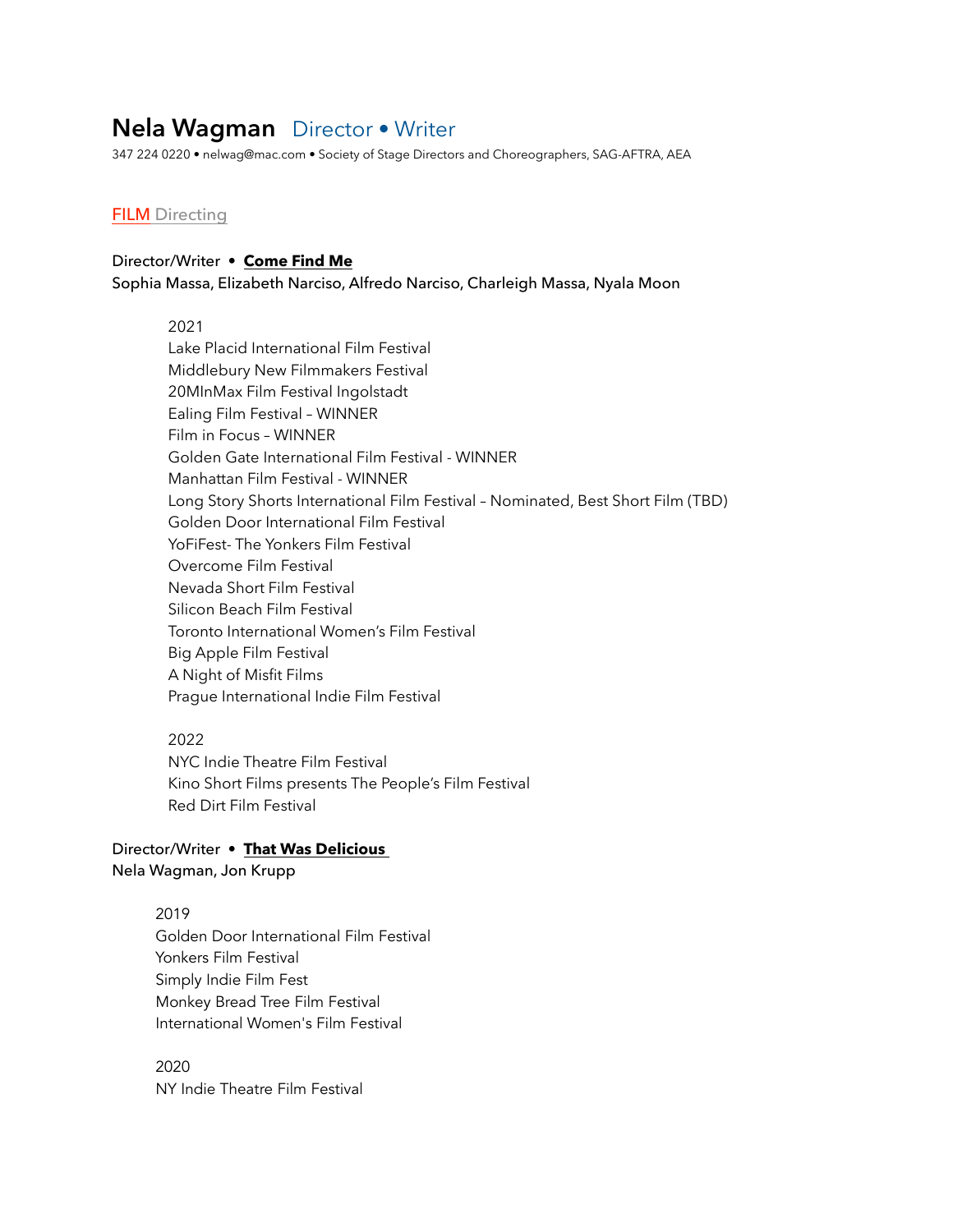IndieFest Rome Independent Prisma Awards Oregon Short Film Festival Manhattan Film Festival Austin MicroFilm Festival New Faces New Voices Film Festival WPRN.tv Womens' International Film Festival Silicon Beach Film Festival®

2021 Red Dirt Film Festival Fusion Film Festival Brussels

2022 The North Film Festival Stockholm Love and Hope Film Festival Barcelona

# Director/Writer • **Magnetism** Sarah Teale, Producer

Isabel Keating, Chris Ceraso

Cleveland International Film Festival Philadelphia International Film Festival Jerusalem International Film Festival Dresden: Short Film Festival

#### THEATER Directing (selected)

### My Left Breast by Susan Miller - **1995 OBIE Winner** - **Watermark Theater**, New York

 Premiered at Actors' Theatre of Louisville's Humana Festival in1994, and was also produced at: Naked Angels - New York City Vital Theatre, New York City City Theatre of St. Louis New Repertory Theatre - Boston Theatre J - Washington, D.C. Hampstead Theatre - London: Benefit for Breakthrough Ensemble Theatre of Cincinnati Oak Street Theatre - Portland, Maine Celebration Theatre - Los Angeles, California Pennsylvania State University Out North - Anchorage, Alaska The Group Theatre - Seattle, Washington Trinity Repertory Co. - Providence, Rhode Walnut Street Theatre - Philadelphia, Pennsylvania Buddies In Bad Times Theatre - Toronto, Canada Frontera Hyde Park Theatre - Austin, Texas Benefit for Gilda's Club - Skirball Cultural Center - Los Angeles

**Casting** (EST Marathon) by Amy Fox **Ensemble Studio Theater** Ensemble Studio Theater

**Thirty-Fourth and Dyer** by Lee Blessing The Town Hall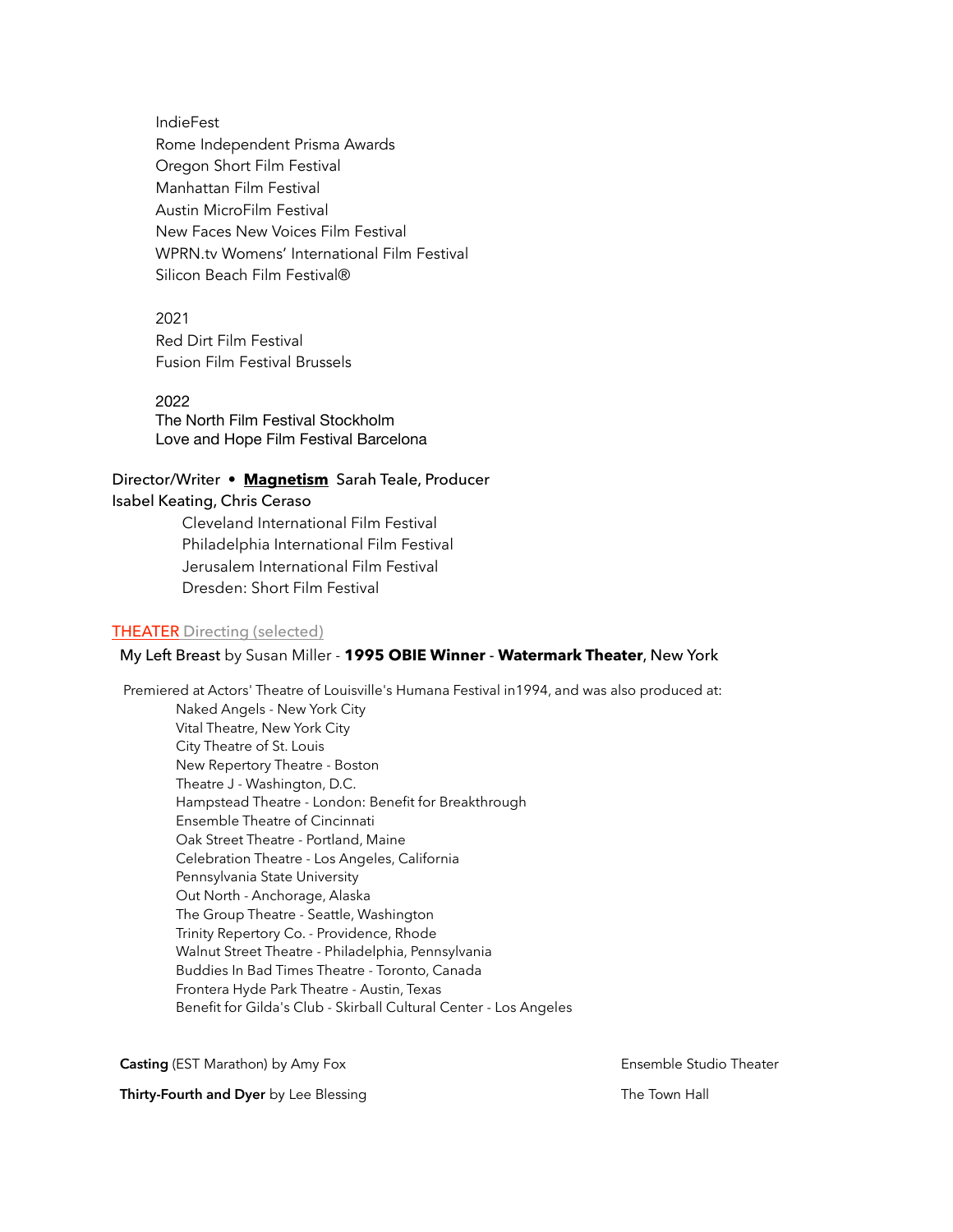| Hands by Erin Cressida Wilson                                              | The Town Hall                                                                               |
|----------------------------------------------------------------------------|---------------------------------------------------------------------------------------------|
| Two Worlds by Christopher Shinn<br>Masha No Home by Lloyd Suh              | Lucille Lortel<br>Minetta Lane Theater (Best of 24<br>Hr. Plays)<br>Ensemble Studio Theater |
| <b>Bonnie</b> by Ann Marie Healey                                          | Ensemble Studio Theater                                                                     |
| Summer Cyclone by Amy Fox                                                  | Ensemble Studio Theater                                                                     |
| Replacing the Image by Crystal Skillman                                    | 24 Hour Plays, Atlantic Theatre                                                             |
| Waukegan Wedding by Adam Kraar                                             | HB Playwrights' Theatre                                                                     |
| Red Signal by Lisa Maria Radano                                            | HB Playwrights' Theatre                                                                     |
| <b>Blaming Mom</b> by David Edelstein                                      | Watermark Theater                                                                           |
| The Arrangement by Susan Kim                                               | <b>Watermark Theater</b>                                                                    |
| Waiting at the Water's Edge by Lucinda Coxon (US Play/Playwright Premiere) | Watermark Theater                                                                           |
| <b>Waiter Waiter</b> by David Simpatico                                    | Watermark Theater                                                                           |
| Just Beneath My Skin Created by Patricia Scanlon & Nela Wagman             | Watermark Theater                                                                           |
| Acts of Desire by Neena Beber                                              | Watermark Theater                                                                           |
| Sex & Other Collisions by Trista Baldwin                                   | Assembly Theater Company                                                                    |
| My Name Is by Dasha Snyder                                                 | Theater for the New City                                                                    |
| Italian American Reconciliation by John Patrick Shanley                    | Stamford Theatre Works, CT                                                                  |
| A Coupla' White Chicks by John Ford Noonan (Premiere, Restored Version)    | Stamford Theatre Works, CT                                                                  |
| Lesley Gore at Rainbow and Stars                                           | R&S, 30 Rockefeller Plaza, NYC                                                              |

### THEATER Producing

Watermark Theater Company . New York City, Founding Artistic Director Encore Magazine Award for Groundbreaking New Theater Company Producer of the Obie Award winning play My Left Breast by Susan Miller Recipient, National Endowment for the Arts Challenge America Grant WordFire Festival of Solo Performance, Watermark Theater Founding Curator Winner of the Vineyard Theatre S.P.A.C.E. Grant